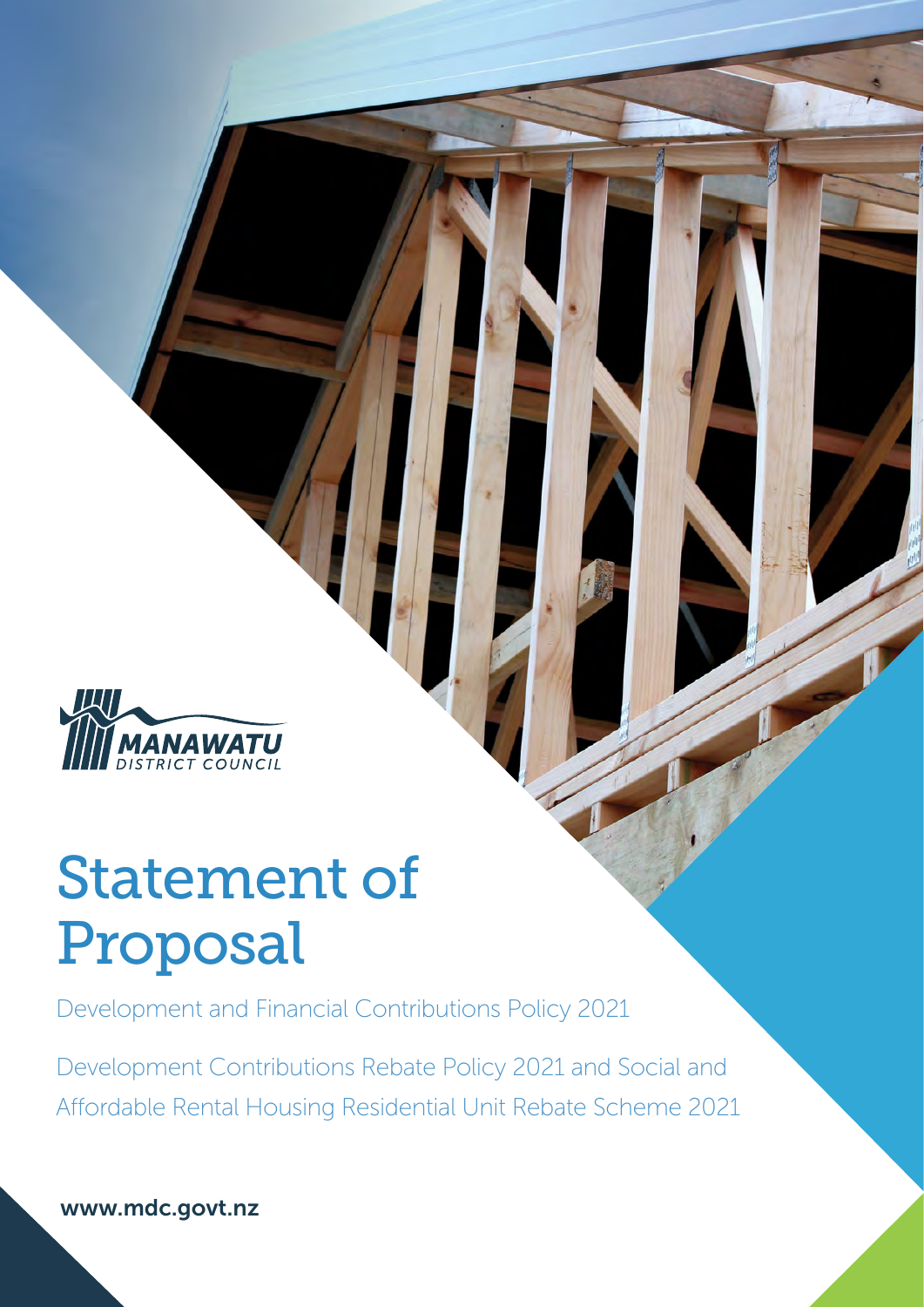# <span id="page-1-0"></span>Development and Financial Contributions Policy 2021 Background

As new development occurs throughout the Manawatū District it places demands on the Council to provide a range of new and upgraded infrastructure. It is important to ensure that the potentially high costs of providing new assets for development are adequately and sustainably accounted for.

Councils are required by law to provide details about how they will fund capital expenditure – the costs of providing new assets or increasing their capacity. As the cost of growth is driven by development, we consider that it is equitable that a development should meet its share of the resulting costs. Development Contributions are the funds received from people or organisations when they subdivide or develop property or connect to Council services. The contributions are used to fund capital works that are driven by the need to provide services to our growing communities.

We adopted our first Development Contributions Policy in 2006, and last revised it in 2018.

We are now required under legislation to review our existing policy once more and to consult with the communities on any changes we have proposed.

This statement of proposal includes a summary of the proposed changes, the draft Development and Financial Contributions Policy 2021 (Policy), the reasons for it, reasonably practicable policy options and information about how you can have your say. Consultation is being undertaken with the public so we can assess public support for the Policy and can consider alterations to the Policy as a result of the public submissions we receive.

Consultation on the Policy is being undertaken in conjunction with the consultation on the Long Term Plan 2021-31 (LTP).

We invite feedback from anyone who has an interest in these issues before final decisions are made on what will and will not be included in the Policy.

| <b>Process</b>                                                                                                           | <b>Date</b>               |
|--------------------------------------------------------------------------------------------------------------------------|---------------------------|
| Council approve statement of proposal and Development and Financial Contributions Policy<br>2021 for public consultation | 1 April 2021              |
| Consult the community (alongside the Long Term Plan 2021-31 and various policies)                                        | 12 April – 12 May<br>2021 |
| Council hearing (volume of submitters will determine if the meeting is required to run for<br>both days)                 | 18, 19, 21 May<br>2021    |
| Submitters to be advised of outcome of deliberations                                                                     | Early June 2021           |
| Adopt Development and Financial Contributions Policy 2021                                                                | 29 June 2021              |
| New Development and Financial Contributions Policy 2021 applies                                                          | 1 July 2021               |

### The submission process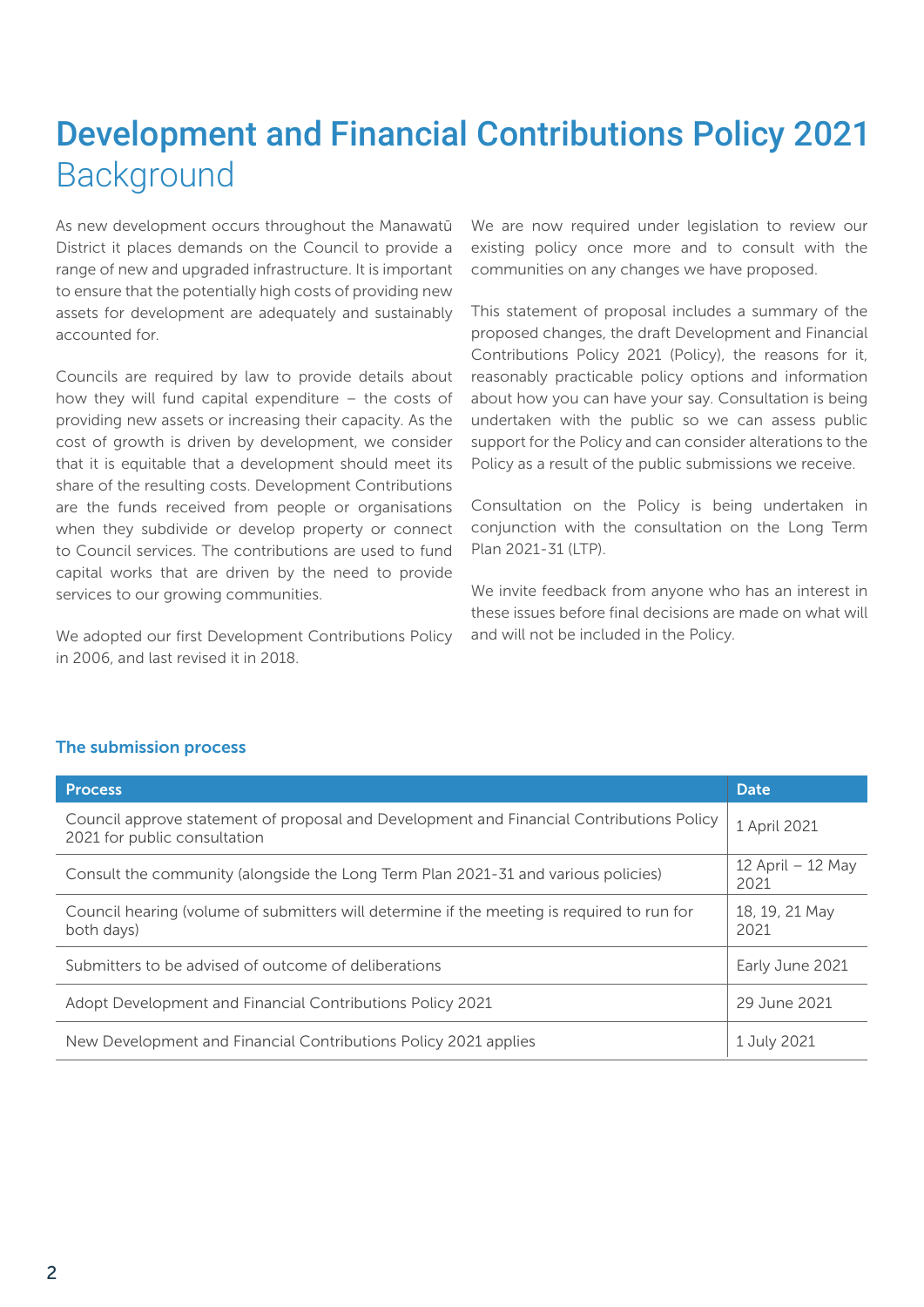### Where can I find more information?

You can download the draft Development and Financial Contributions Policy 2021, Long Term Plan 2021-31 or any of the other documents at www.mdc.govt.nz and you can view a copy of these documents at our offices or libraries.

### Reasons for the proposal

- Section 102(2)(d) of the LGA requires that we must have a Policy. The purpose of the Policy is to enable Council to recover from those persons undertaking development a fair, equitable, and proportionate portion of the total cost of capital expenditure necessary to service growth over the long term.
- Section 201 of the LGA sets out the required contents of the Policy.

### Issues

#### Growth

Manawatū District is projected to grow by around 4,630 residents between 2021 and 2031. Over the next 30 years the population is expected to grow by more than 11,000 people with 5,170 extra dwellings and to continue industrial and commercial expansion. This growth will create the need for roading  $<sup>1</sup>$ , water, wastewater, stormwater and reserves</sup> beyond what normal levels of service and maintenance provides for. We are proposing to charge Development Contributions for roading, water, wastewater, stormwater and reserves.

### Development Contributions help fund growth

Our current Development Contributions Policy came into force on 1 July 2018. It affects most people and companies developing new residential, commercial or industrial land and buildings.

Like the 2018 Development Contributions Policy, the Development and Financial Contributions Policy 2021 ensures that those who create the need for this infrastructure and directly benefit from our provision of infrastructure capacity are those who pay for it. Development Contributions are paid on any subdivision, development and service connection that generates additional demand on infrastructure services as calculated under the Policy. This includes extensions to existing commercial buildings which create additional floor space, as well as new developments, subdivisions, and houses.

 $1$  This is referred to as transport infrastructure in the Policy

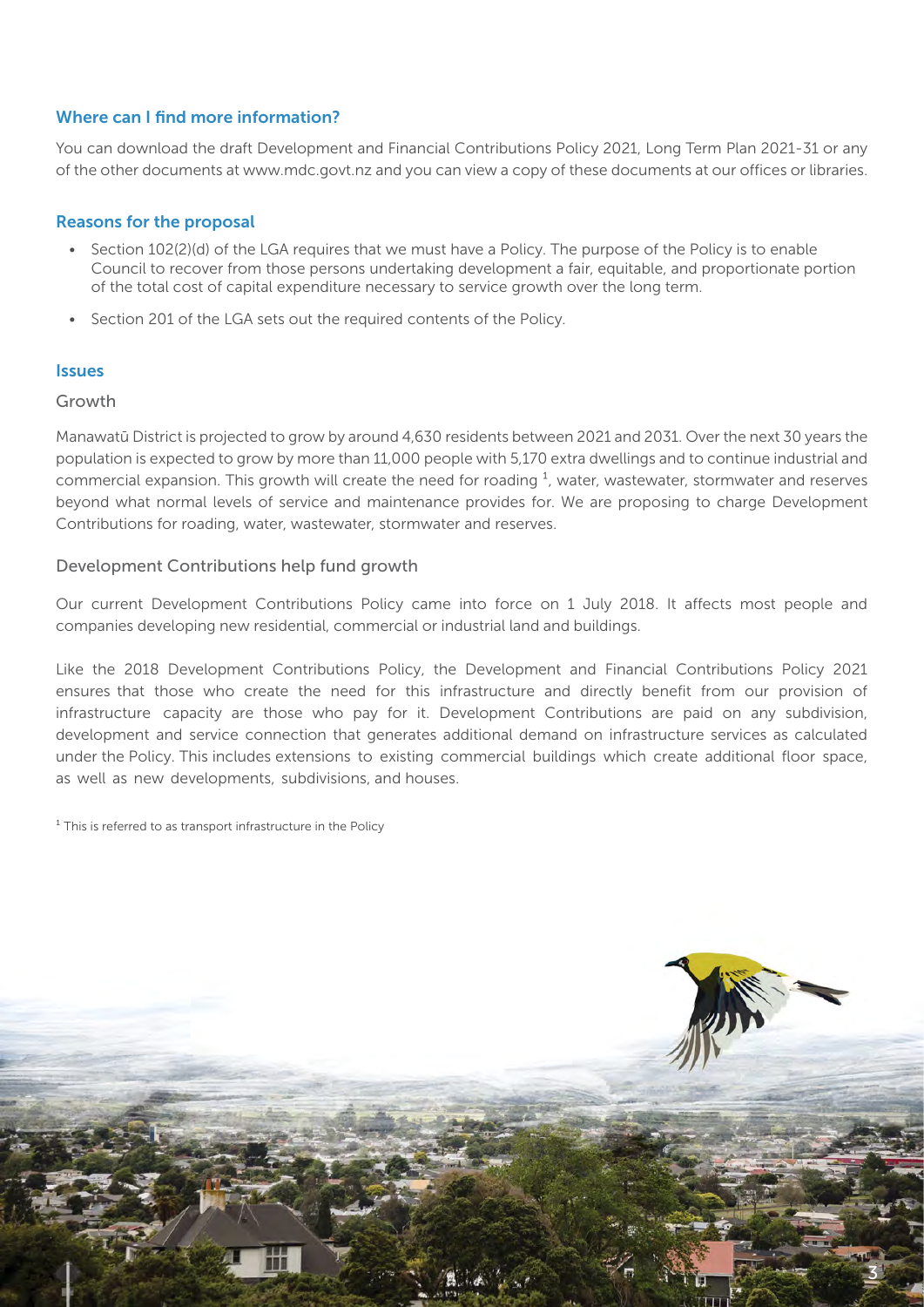When Development Contributions can be charged:

The Council proposes to require Development Contributions to be invoiced and paid at the following stages:

|                                         | <b>PAYMENT DUE DATE</b>                                                                                                                                                                                                                                 |
|-----------------------------------------|---------------------------------------------------------------------------------------------------------------------------------------------------------------------------------------------------------------------------------------------------------|
| <b>Building consent</b>                 | Prior to the issue of Code Compliance Certificate                                                                                                                                                                                                       |
| <b>Certificate of acceptance</b>        | Prior to the issue of a certificate of acceptance                                                                                                                                                                                                       |
| Resource consent for subdivision        | At the time of application for a certificate under section<br>224(c) of the RMA91. An invoice will be issued for each<br>stage of a development for which 224(c) certificates<br>are sought, even where separate stages are part of the<br>same consent |
| Resource consent (other)                | At granting of the resource consent                                                                                                                                                                                                                     |
| Service connection                      | At the time of application for the service connection for<br>water, wastewater or stormwater services                                                                                                                                                   |
|                                         | <b>PAYMENT DUE DATE</b>                                                                                                                                                                                                                                 |
| <b>Building consent</b>                 | 20th of the month following the issue of the invoice                                                                                                                                                                                                    |
| <b>Certificate of acceptance</b>        | 20th of the month following the issue of the invoice                                                                                                                                                                                                    |
| <b>Resource consent for subdivision</b> | 20th of the month following the issue of the invoice                                                                                                                                                                                                    |
| <b>Resource consent (other)</b>         | 20th of the month following the issue of the invoice                                                                                                                                                                                                    |
| Service connection                      | At issue of the connection approval                                                                                                                                                                                                                     |

### Main changes

The schedule of Development Contribution charges and projects is included in Schedules 1 to 3 of the Policy, based on forecast growth and funding required for projects.

### Catchment determination

The Council proposes to a two catchment approach within the District for the charging of Development Contributions:

- 1. Feilding Urban (including a Feilding Intensification Area)
- 2. Rural and Villages

The infrastructure within the catchments to which a development contribution will apply are water, wastewater, stormwater, transport infrastructure and reserves. However, there are intricacies as to the approach taken:

- 1. A district-wide approach is proposed for the funding of transport infrastructure and reserves
- 2. The Rural and Villages catchment only includes transport infrastructure and reserves
- 3. The HUE charge for water, wastewater and stormwater in the Feilding Intensification Area is 65% of the charge in the Feilding Urban catchment.

The reasons for these are set out in the Policy.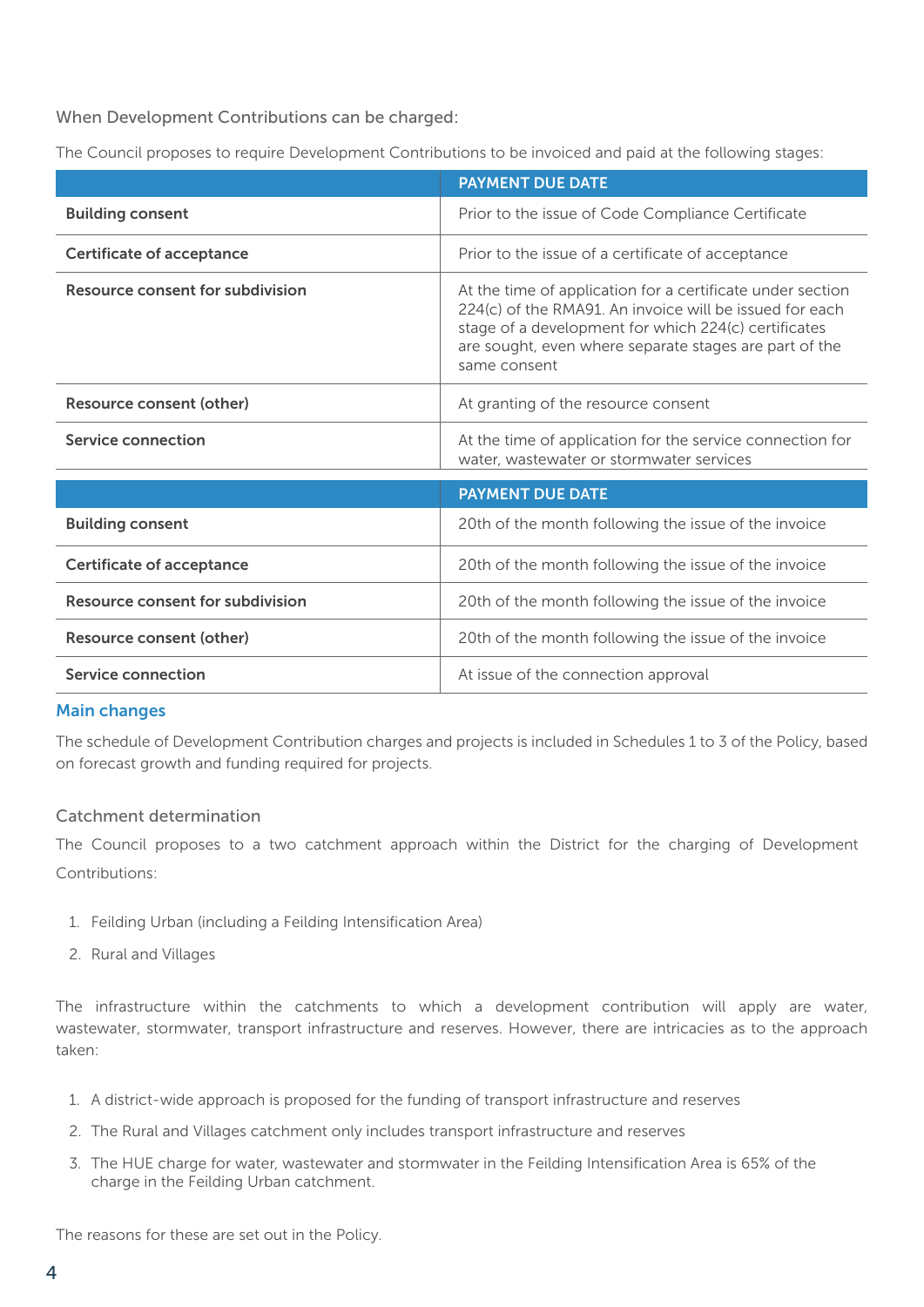### Updated Development Contribution Fees

Council reviews and updates all planned capital expenditure works on an annual basis. Changes to the development contribution funded works result in changes to development contribution fees. The following table shows the fees that are included in the Draft Development and Financial Contributions Policy 2021:

| <b>ACTIVITY</b>                 | DEVELOPMENT CONTRIBUTION CHARGE PER HUE |
|---------------------------------|-----------------------------------------|
| Water                           |                                         |
| Feilding Urban                  | \$2,425                                 |
| Feilding Intensification Area   | \$1,577                                 |
| Rural and Villages              | n/a                                     |
| Wastewater                      |                                         |
| Feilding Urban                  | \$5,352                                 |
| Feilding Intensification Area   | \$3,479                                 |
| Rural and Villages              | n/a                                     |
| Stormwater                      |                                         |
| Feilding Urban                  | \$9,043                                 |
| Feilding Intensification Area   | \$5,879                                 |
| Rural and Villages              | n/a                                     |
| <b>Reserves</b>                 |                                         |
| Feilding Urban                  | \$2,496                                 |
| Feilding Intensification Area   | \$2,496                                 |
| Rural and Villages              | \$2,496                                 |
| <b>Transport Infrastructure</b> |                                         |
| Feilding Urban                  | \$4,589                                 |
| Feilding Intensification Area   | \$4,589                                 |
| Rural and Villages              | \$4,589                                 |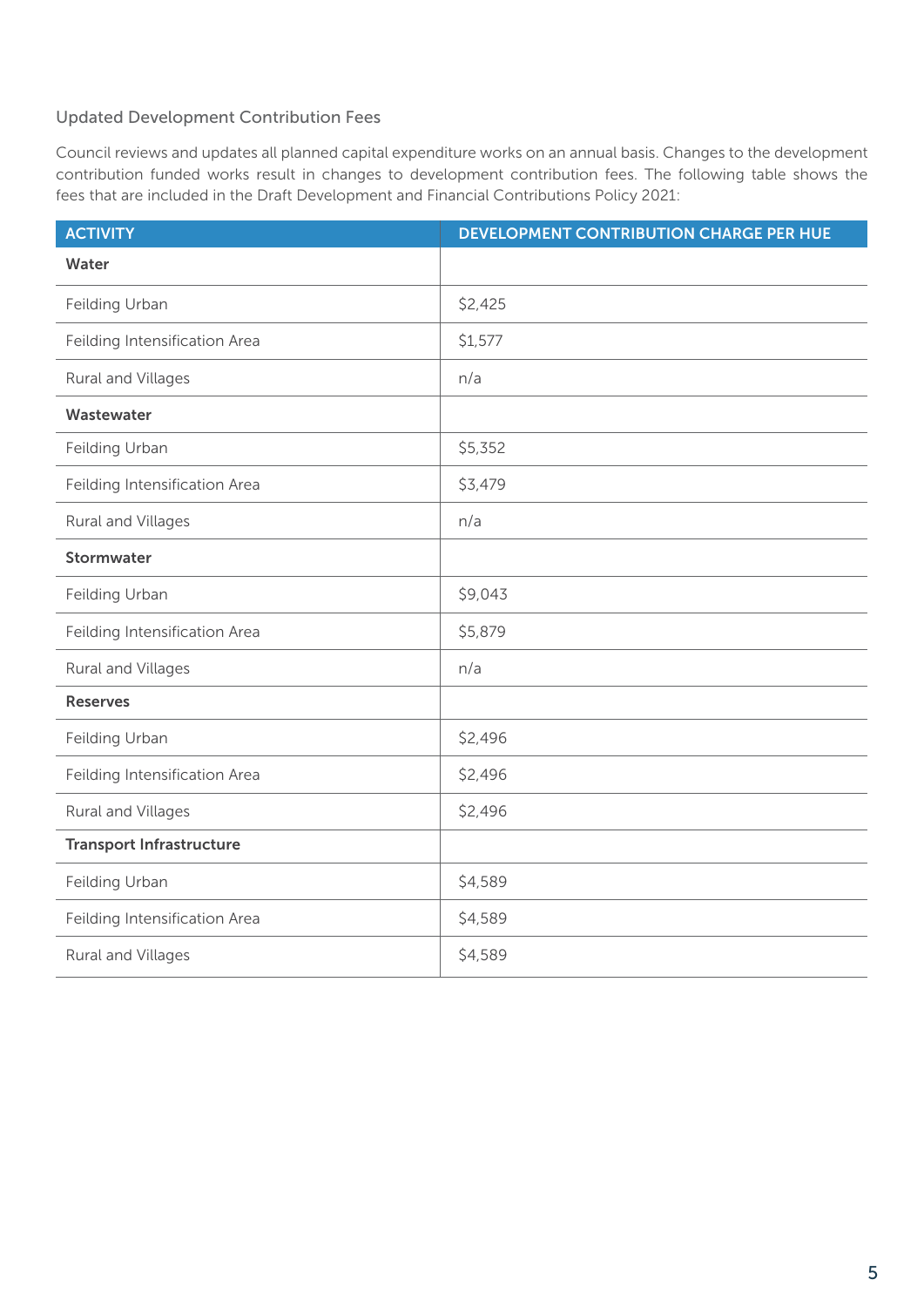The following table sets out the proposed development contribution charge per Household Equivalent Unit (HUE):

| <b>ACTIVITY</b>               | <b>DEVELOPMENT CONTRIBUTION CHARGE PER HUE</b> |
|-------------------------------|------------------------------------------------|
| Feilding Urban                | \$23,905                                       |
| Feilding Intensification Area | \$18,020                                       |
| Rural and Villages            | \$7,085                                        |

### Analysis of Reasonably Practicable Options

The table below contains an analysis of the reasonable practicable option for the funding of growth-related capital expenditure incurred by Manawatū District Council. This includes the current proposal.

| <b>OPTION</b>                                                           | <b>ANALYSIS</b>                                                                                                                                                                                                                                                                                                                                                                                                                                                                                                                                                                                                                                           |
|-------------------------------------------------------------------------|-----------------------------------------------------------------------------------------------------------------------------------------------------------------------------------------------------------------------------------------------------------------------------------------------------------------------------------------------------------------------------------------------------------------------------------------------------------------------------------------------------------------------------------------------------------------------------------------------------------------------------------------------------------|
| Charge Development Contributions under the<br>Local Government Act 2002 | Population and urban growth of the District is the<br>reason much of Council's capital expenditure needs<br>to be undertaken. As the cause of this expenditure, it<br>is fair that a significant portion of this cost is recovered<br>directly from the development community through the<br>collection of development contributions. While this<br>does create a significant upfront cost for development,<br>if these costs were not funded by development,<br>the main alternative would be to increase rates by a<br>substantial amount. Council's view is that this would<br>impose an unfair financial burden on the ratepayers of<br>the District. |
| Financial contributions under the Resource<br>Management Act 1991       | Financial contributions are similar to development<br>contributions. The main differences are that:                                                                                                                                                                                                                                                                                                                                                                                                                                                                                                                                                       |
|                                                                         | The implementation of a financial contribution<br>system is open to merits-based appeal through the<br>Environment Court for each individual development.<br>This adds cost, time and uncertainty for Council.                                                                                                                                                                                                                                                                                                                                                                                                                                            |
|                                                                         | The adoption and subsequent review of financial<br>$\bullet$<br>contribution systems is also open to merits-based<br>appeal through the Environment Court. This adds<br>further cost, time and uncertainty for Council.                                                                                                                                                                                                                                                                                                                                                                                                                                   |
|                                                                         | For these reasons, Council has, in most cases,<br>chosen to use development contributions rather than<br>financial contributions to fund growth-related capital<br>expenditure. The Council however reserves the right to<br>use financial contributions where growth is proposed<br>and works and services are required to avoid, remedy<br>or mitigate the environmental effects of the proposed<br>development and there are no growth projects to<br>address those effects within the Development and<br>Financial Contributions Policy.                                                                                                              |
|                                                                         | These provisions are summarised in the draft<br>Development and Financial Contributions Policy 2021<br>and are set out in detail in Council's District Plan.                                                                                                                                                                                                                                                                                                                                                                                                                                                                                              |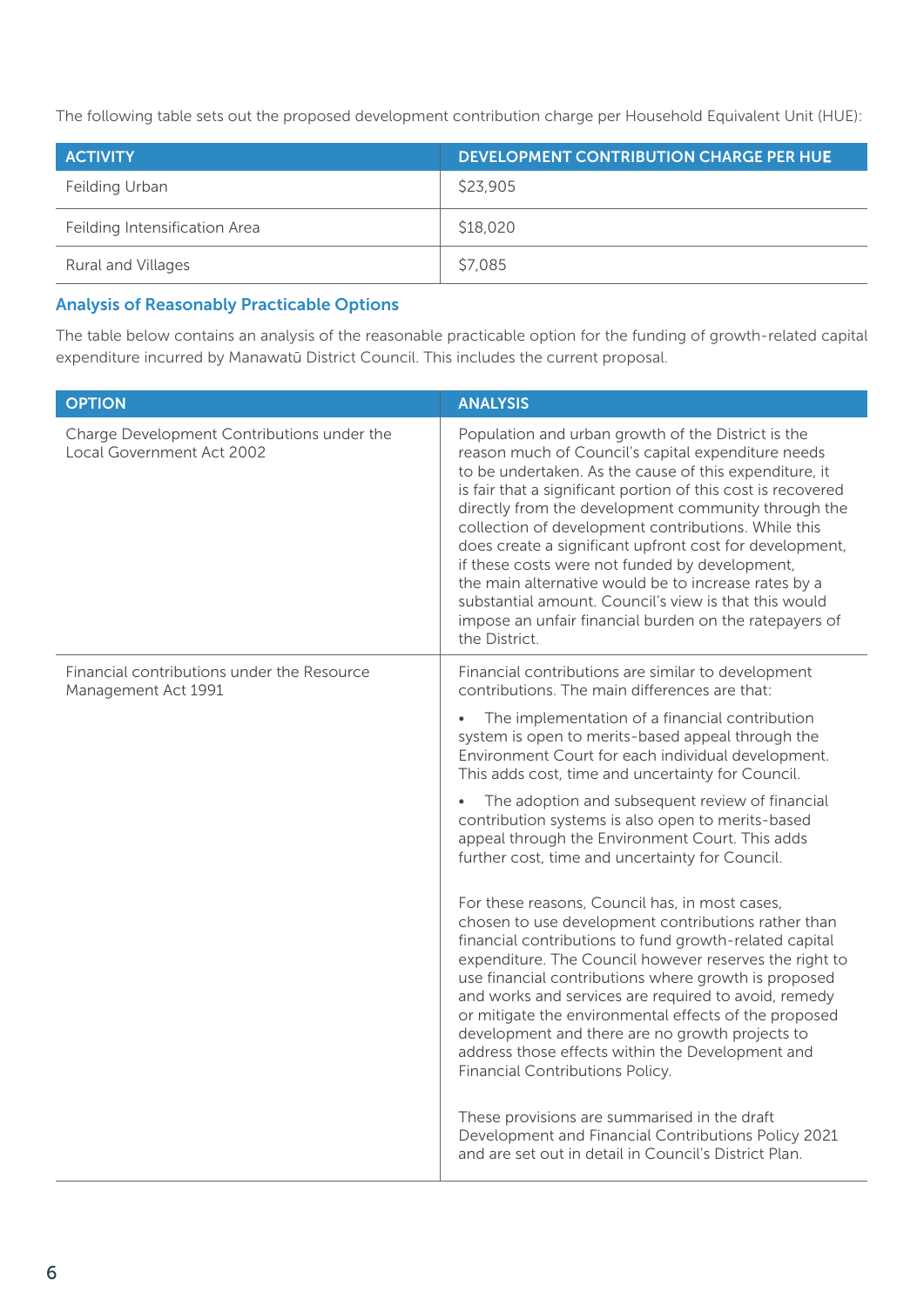| Rate-funded loans | This would involve growth-related capital expenditure<br>being funded in the same manner as most of Council's<br>other capital expenditure - through loans that are<br>repaid through the collection of rates. This would<br>impose the cost of growth-related capital expenditure<br>on the whole community rather than targeting the<br>funding of these costs at the growth community which<br>have caused these costs to be incurred.                                                                                                                      |
|-------------------|----------------------------------------------------------------------------------------------------------------------------------------------------------------------------------------------------------------------------------------------------------------------------------------------------------------------------------------------------------------------------------------------------------------------------------------------------------------------------------------------------------------------------------------------------------------|
| Targeted rates    | This would be similar to development or financial<br>contributions in the sense that funding would still<br>be targeted at the growth community. The primary<br>difference is that development contributions are<br>charged upfront whereas the targeted rate would<br>recover the costs over a period of time. This option<br>would increase rates on new properties by a significant<br>amount for an extended period of time. This is unlikely<br>to be popular and may cause Council difficulties in the<br>future when properties are sold to new owners. |

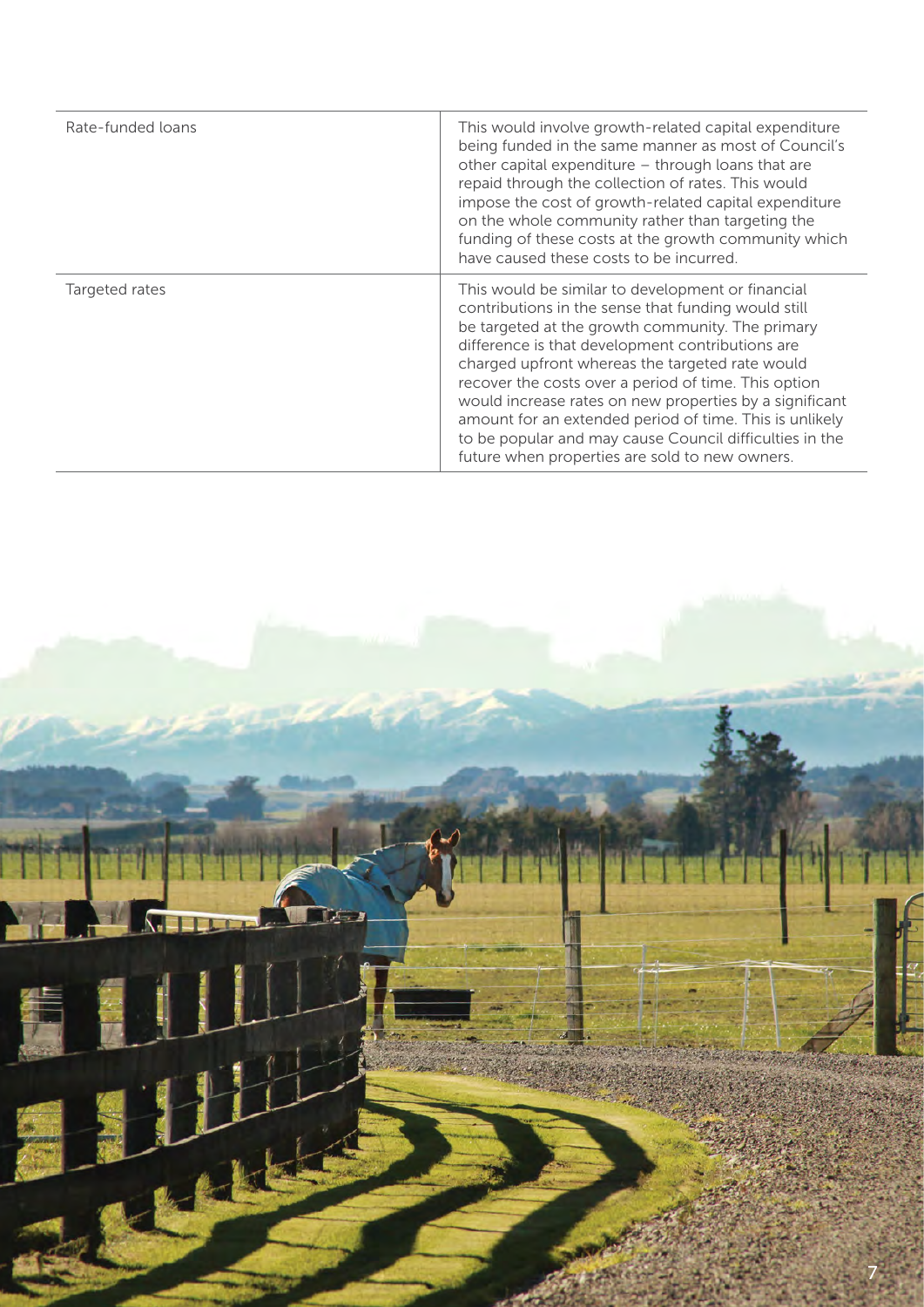## <span id="page-7-0"></span>Manawatū District Council Development Contributions Rebate Policy 2021 and Social and Affordable Rental Housing Residential Unit Rebate Scheme 2021 **Background**

Council is also proposing a new Development Contributions Rebate Policy and a Social and Affordable Rental Housing Residential Unit Rebate Scheme to sit alongside the revised Development and Financial Contributions Policy.

The Council recognises that certain types of development provide significant benefit to the wider community and that it can be appropriate for the wider community to fund some or all of the development contributions required from that development.

To encourage development with community benefits, the Council proposes to adopt a Development Contribution Rebate Policy to set up a framework that will allow Council, at its discretion, to put in place a rebate scheme or schemes for developments to achieve strategic goals that benefit the wider community.

Any development contributions rebate scheme operated by the Council will be introduced and implemented consistently with this Development Contributions Rebate Policy.

The draft Social and Affordable Rental Housing Residential Unit Rebate Scheme is intended to encourage the development of rental accommodation operated by not-for-profit community housing providers. It is envisioned that this rebate scheme may help low income households and other disadvantaged groups to access

appropriate housing. This can be of a supported nature such as emergency housing, or of a more general nature where low income in relation to housing costs may be the main issue.

A community housing provider has been defined by the draft rebate scheme as a provider that is registered with the Community Housing Regulatory Authority, or is a registered charitable trust, and has identified one of its objectives to be the provision of social and/or affordable rental housing.

The draft Social and Affordable Rental Housing Residential Unit Rebate Scheme is proposed to make available a 50% per HUE development contribution rebate for residential development that is consistent with the criteria of the scheme. The total funds available for rebate over a three year period is proposed to be capped at total of \$150,000.

Consultation on the draft Development Contributions Rebate Policy 2021 and the draft Social and Affordable Rental Housing Residential Unit Rebate Scheme 2021 is being undertaken in conjunction with the consultation on the Long Term Plan 2021-31 (LTP).

We invite feedback from anyone who has an interest in these issues before final decisions are made on whether or not Council adopts this draft Rebate Policy and Scheme and what will and will not be included in the final Rebate Policy and Scheme adopted by Council.

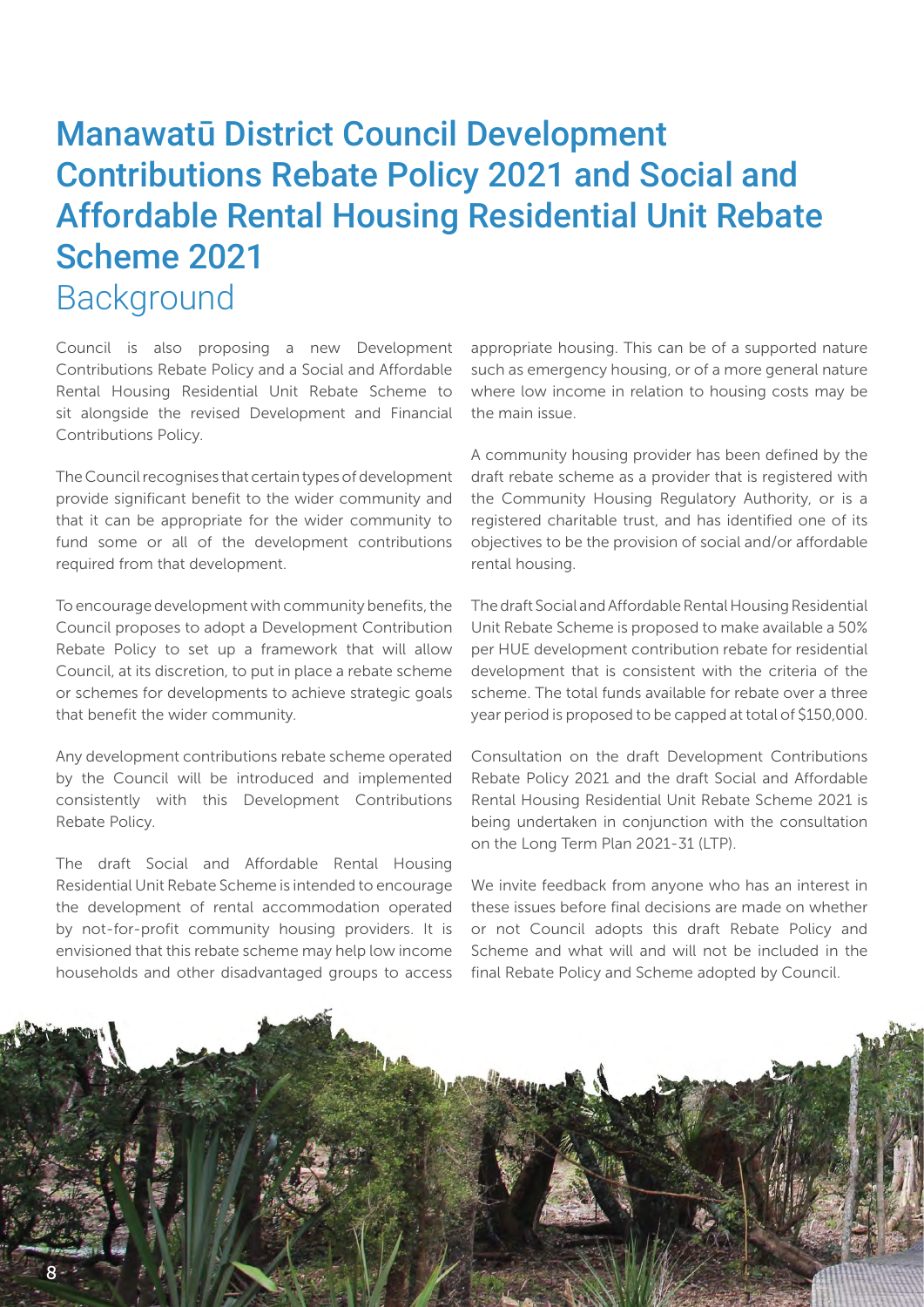### The submission process

| <b>PROCESS</b>                                                                                                                                                                                           | <b>DATE</b>            |
|----------------------------------------------------------------------------------------------------------------------------------------------------------------------------------------------------------|------------------------|
| Council approve statement of proposal and<br>Development Contributions Rebate Policy, and the<br>Social and Affordable Rental Housing Residential<br>Unit Rebate Scheme criteria for public consultation | 1 April 2021           |
| Consult the community (alongside the Long Term<br>Plan 2021-31 and various policies)                                                                                                                     | 12 April - 12 May 2021 |
| Council hearing (volume of submitters will<br>determine if the meeting is required to run for both<br>days)                                                                                              | 18, 19, 21 May 2021    |
| Submitters to be advised of outcome of deliberations                                                                                                                                                     | Early June 2021        |
| Decision on whether or not to adopt (including<br>any amendments) the Development Contributions<br>Rebate Policy, and the Social and Affordable Rental<br>Housing Residential Unit Rebate Scheme         | 29 June 2021           |
| (if adopted by Council) Development Contributions<br>Rebate Policy 2021, and the Social and Affordable<br>Rental Housing Residential Unit Rebate Scheme<br>2021 applies                                  | 1 July 2021            |

### Where can I find more information?

You can download the draft Development and Financial Contributions Policy 2021, the draft Development Contributions Rebate Policy 2021, and the draft Social and Affordable Rental Housing Residential Unit Rebate Scheme 2021, Long Term Plan 2021-31 or any of the other documents at www.mdc.govt.nz and you can view a copy of these documents at our offices or libraries.

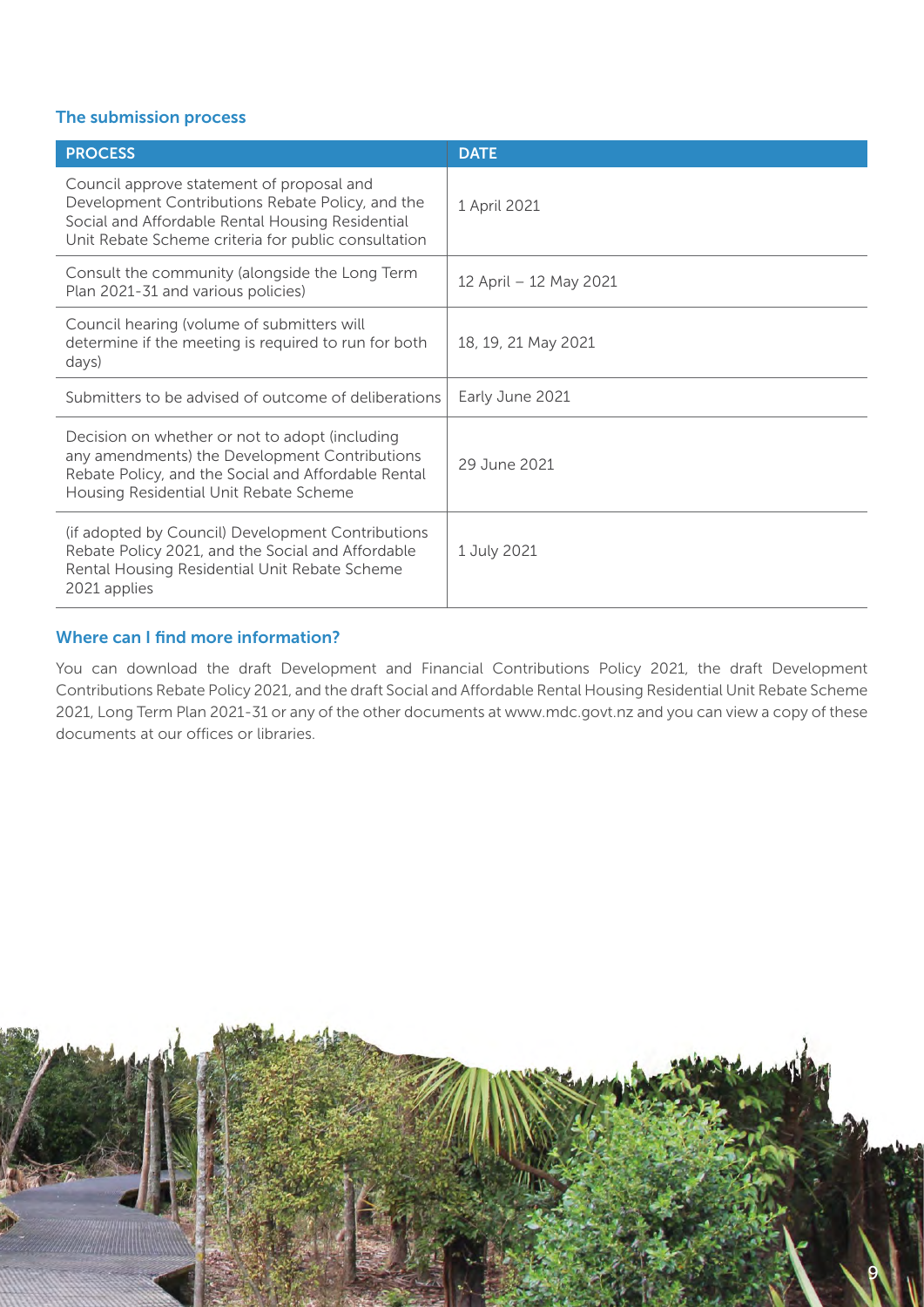# Feedback form

Development and Financial Contributions Policy 2021 Development Contributions Rebate Policy 2021 Social and Affordable Rental Housing Residential Unit Rebate Scheme 2021

### Please provide your feedback by 12pm, Wednesday 12 May 2021. There are a number of ways you can share your feedback:

- 1. Submit feedback online at mdc.govt.nz, or
- 2. Fill in the feedback form below and send it (or drop it off) to Council at Private Bag 10 001, Feilding 4743.
- 3. Send us an email at submissions@mdc.govt.nz
- 4. If writing is not your thing, we can help you get your thoughts down. To find out more about this, call Rebecca Bell, Strategy Manager, Manawatū District Council on 06 323 0000.

### Submitter details

*Please fill in all fields with \**

- 1. \*Name
- 2. \*Is your feedback on behalf of an organisation?

 *(if yes, this confirms you have the authority to submit on the organisation's behalf)* 

- Yes No \*Name of organisation
- 3. \*Postal address
- 4. Email address *my email is my preferred method of contact*
- 5. \*Contact phone number
- 6. I would like to speak to Council in person about my feedback
	- $\Box$  Yes  $\Box$  No
- 7. Please tick a day/time you are available *or tick if you are available any time during 18, 19, 21 May*

|           | <b>Tuesday 18 May</b> | <b>Wednesday 19 May</b> | <b>Friday 21 May</b> |
|-----------|-----------------------|-------------------------|----------------------|
| Morning   |                       |                         |                      |
| Afternoon |                       |                         |                      |
| Evening   |                       |                         | Not available        |

8. I would like to present in my own language, which is

If you would like to present in NZ Sign Language, please let us know so that we can make translation arrangements with you.

Please note: All submissions will be treated as a public documents and will be made available on Council's website. However, you may request that your contact details (but not your name) be withheld. If you want your contact details to be withheld, let us know by ticking this box.  $\square$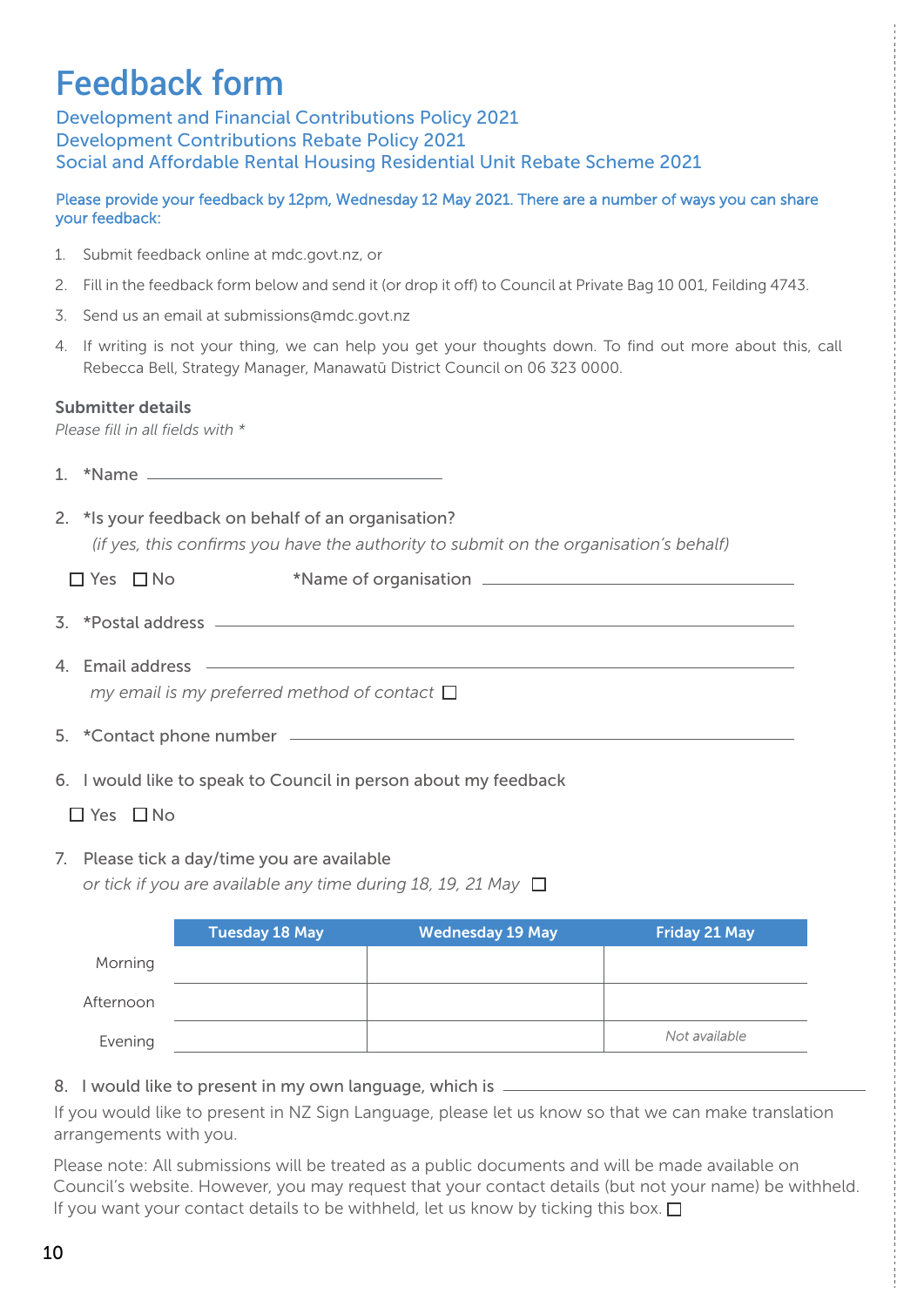### Do you have any feedback on the draft Development and Financial Contributions Policy 2021?

If possible, please reference the relevant clause you would like to comment on.

### Comments

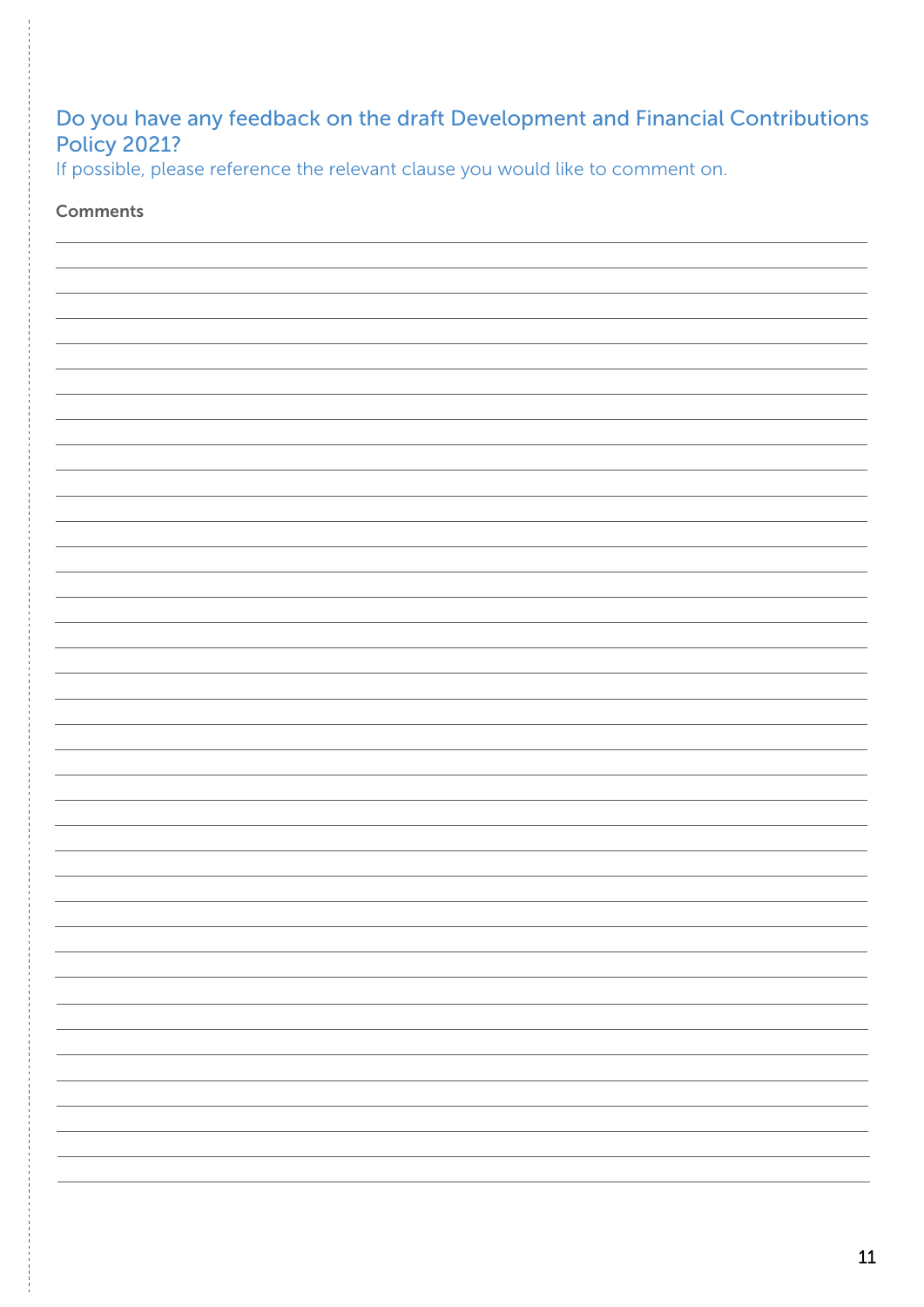### Do you have any feedback on the draft Development Contributions Rebate Policy 2021?

If possible, please reference the relevant clause you would like to comment on.

### Comments

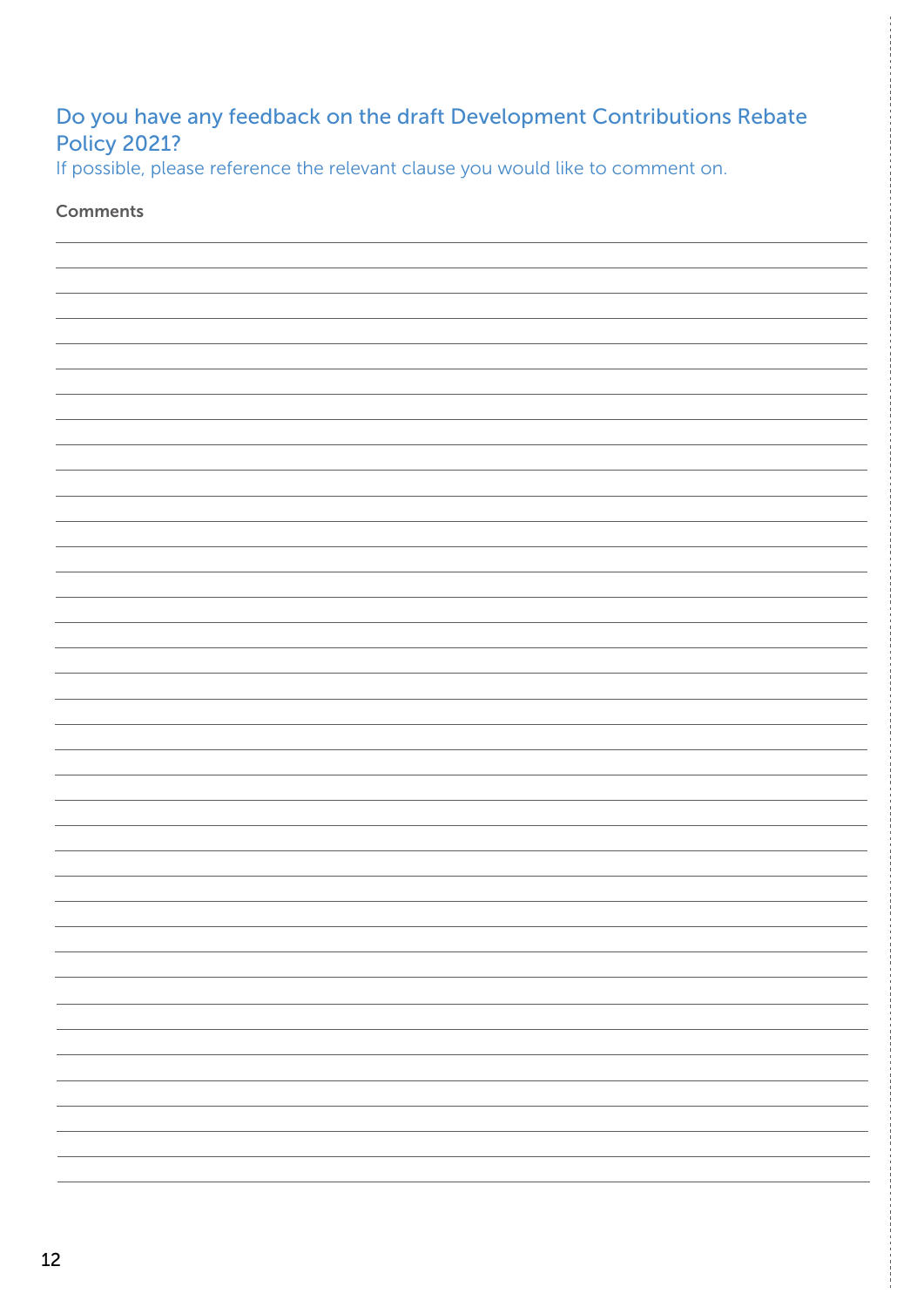### Do you have any feedback on the draft Social and Affordable Rental Housing Residential Unit Rebate Scheme Criteria 2021?

**Comments** 

ŧ

| - |
|---|
|   |
|   |
|   |
|   |
|   |
|   |
|   |
|   |
|   |
|   |
|   |
|   |
| - |
|   |
|   |
| - |
|   |
|   |
|   |
|   |
|   |
| - |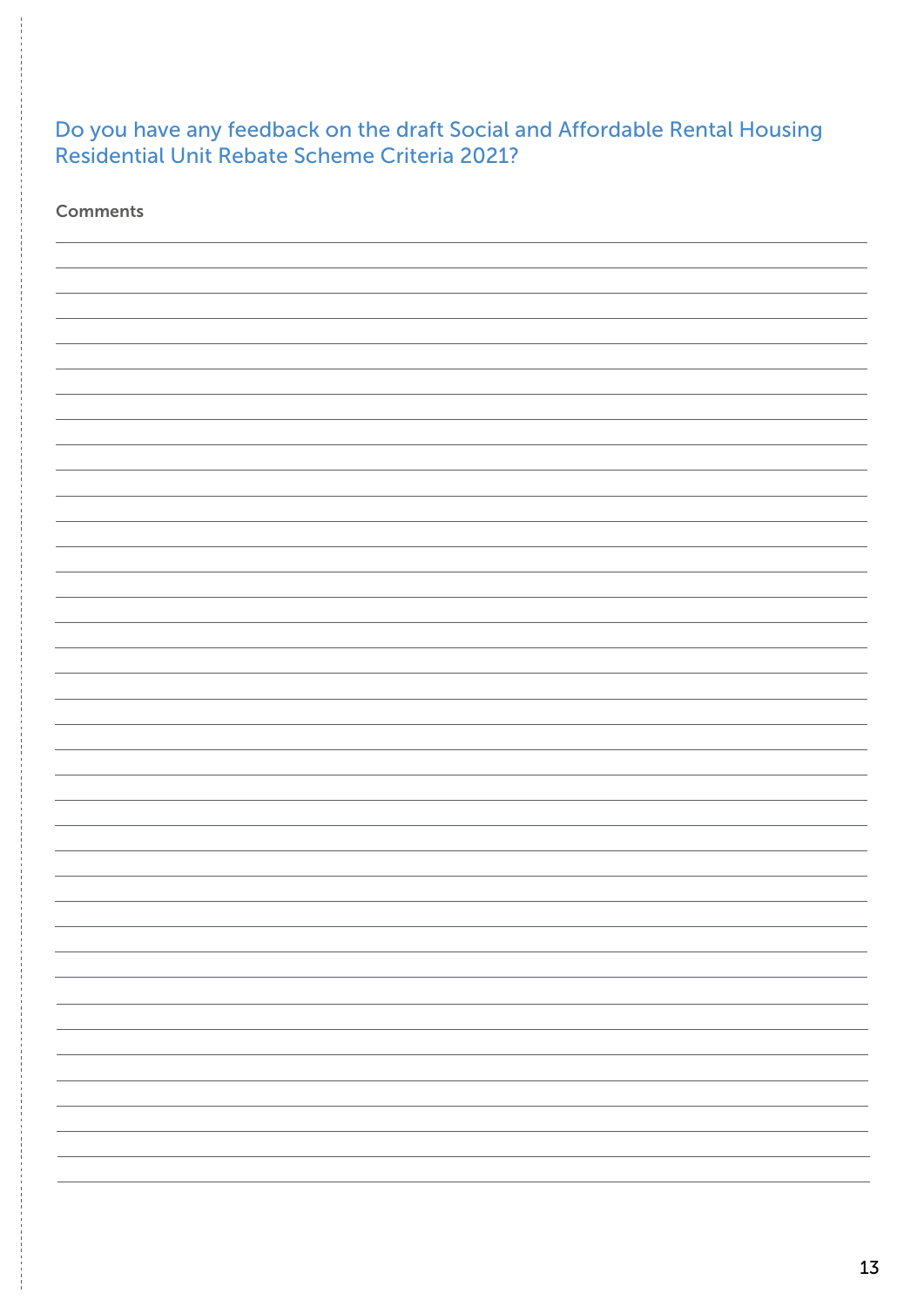Do you have any other matters you would like to comment on in relation to this topic?

*Feel free to attach additional pages*

As well as this consultation, Manawatū District Council is consulting on several other important draft plans and policies at the same time. We would like to hear what you think about them:

Revenue and Financing Policy – This policy sets out all the potential sources of income available to Council and how it intends to use each of those sources when it comes to capital and operational expenditure.

Draft 10 Year Plan 2021-31 – This plan sets out Council's projected income, budget and key projects for 2021-31.

Consultation dates are 12 April to 12 May 2021. Find out more about each of the policies above and how you can give your feedback at **mdc.govt.nz**